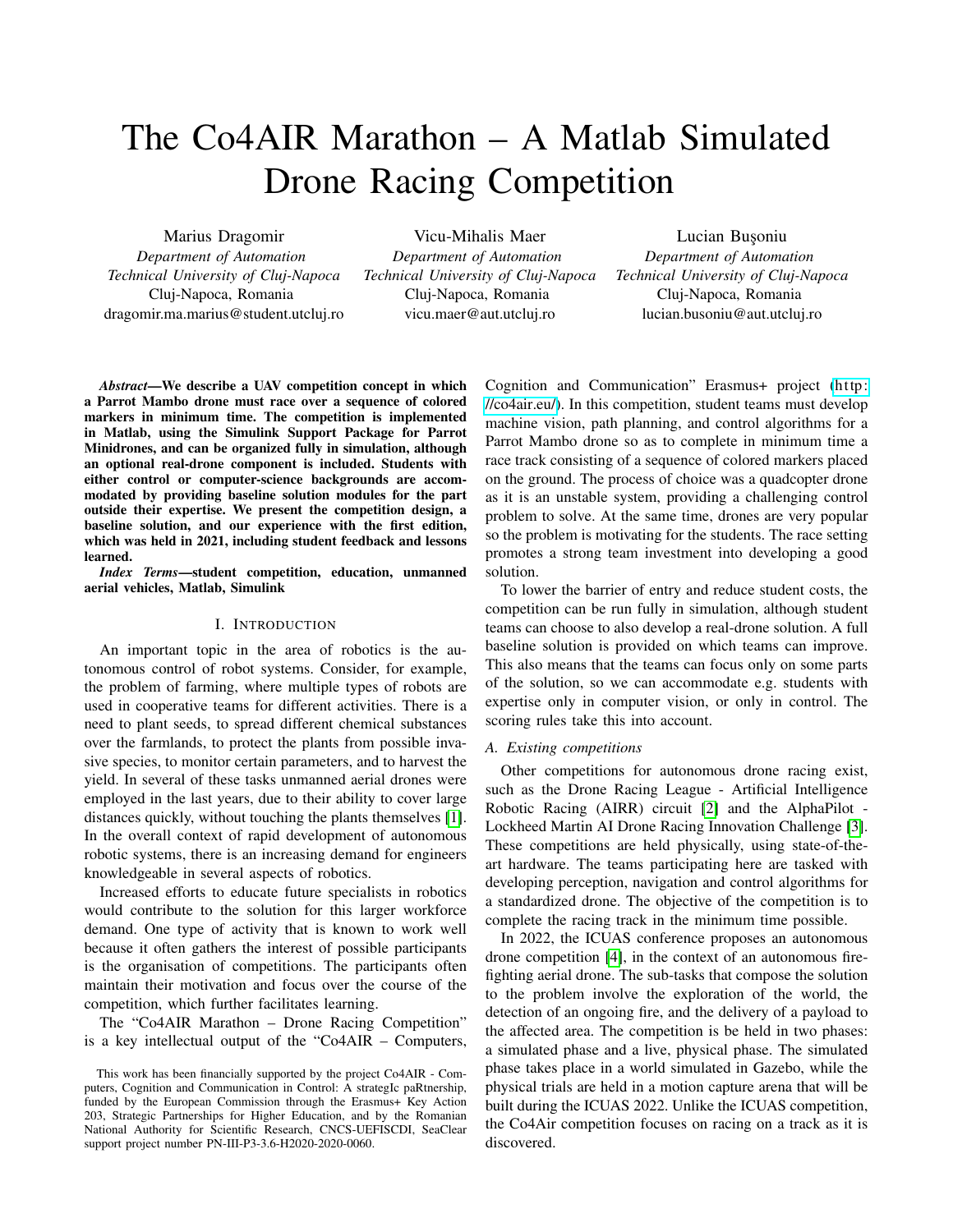The Microsoft AirSim-based based competition, called "Game of Drones" [\[5\]](#page-7-4), took place in 2019 and allowed the participants to solve navigation planning, environment perception, or a combination of both tasks in a simulated environment – similarly to the Co4AIR competition. Game of Drones used a front-mounted camera which enables the perception of the poses of the gates that the drone needs to navigate through, and proposes the idea of 2 drones competing at the same time, thus requiring the avoidance of mid-air collisions. In contrast, the Co4Air competition uses a single drone with a bottom-mounted camera that captures pictures of the markers underneath. The fact that the drone needs to tilt in order to move in a certain direction increases the difficulty of detecting the markers.

An autonomous drone flight challenge organized at the IFAC 2020 World Congress [\[6\]](#page-7-5) targeted a line following scenario, with a full deployment chain from Matlab code to embedded hardware for two low cost drone platforms including the Parrot Mambo. The competition organized by [\[7\]](#page-7-6) targets more realistic scenarios, where the variability of the environment is important. In the ELROB competition [\[8\]](#page-7-7), the drone should be able to recognize generic targets in the wild. A similar contest to the Co4AIR Marathon is [\[9\]](#page-7-8), which uses a simulation environment in ROS/Gazebo, and the teams could evaluate their algorithms within this realistic environment for a task of navigating through floating frames.

A preliminary form of the Co4AIR drone racing contest was ClujUAV, a real-drone corridor navigation challenge held in the autumn of 2019 in Cluj-Napoca, Romania [\[10\]](#page-7-9). The results of this competition informed the design of the Co4AIR Marathon.

The Co4AIR proposes a competition that focuses both on machine vision and on navigation and control. The Co4AIR Marathon can be completely run in simulation, using the Parrot Minidrones Support Simulink package as a starting point. By using a virtual platform, any student with sufficient expertise can participate in the competition, as there is no longer any need for providing a physical drone and a working space where it can be safely used. Holding the contest completely online meant that an international competition could be held without travel costs. Another positive aspect of using a virtual model in Simulink is that control engineering students are usually well acquainted with the Matlab software stack, so they can focus on the new aspects of robotics instead of trying to learn to use a new tool. Another advantage of using the Simulink Support Package for Parrot Minidrones is that simulation-to-real transitions are as close to seamless as possible. The Parrot Mambo minidrone costs on the order of 100EUR, which further makes the Co4AIR competition accessible in the event that a physical, on-site challenge takes place.

Differently from other simulation competitions such as [\[9\]](#page-7-8), and the simulation phase of real-drone competitions such as [\[4\]](#page-7-3), we allowed students with expertise in either computer vision, control, or both, by allowing students to work only on some of the solution modules and use the baseline solution for the modules where they do not have expertise.

#### *B. Structure of article*

Next, Section [II](#page-1-0) presents the design of the contest, including the evaluation procedure. Section [III](#page-3-0) explains the baseline solution in some technical detail. Section [IV](#page-5-0) outlines our experience with the first edition of the contest, as well as feedback from the competitors. Section [V](#page-6-0) concludes the paper while synthesizing some ways in which the contest can be improved.

Some parts of this article are based on our internal, unpublished competition report [\[11\]](#page-7-10).

#### II. CONTEST DESIGN

#### <span id="page-1-0"></span>*A. Objectives and concept*

The objectives of the Co4AIR Marathon were to:

- Motivate students to design, build, and test a solution for a current practical control problem.
- Challenge the brightest students and allow to compare the various teaching systems through the contest result.
- After the end of the project, promote the contest for usage at other universities.

In the contest, a simulated Parrot Mambo drone races over a track defined by a sequence of square markers placed on the ground, in 3 different colours: red, green, blue (see Figure [1\)](#page-2-0). To disambiguate situations in which multiple markers are present in the image of the drone camera, markers should be followed in the order of their colors: red, green, blue, red, etc. The environment provides the feed of the downfacing camera of the drone, as well as accurate position and attitude signals for the drone; and it allows setting the motor commands. The drone parameters will be fixed, but the sequence of marker positions will be unknown to the teams until the day of the contest.

The teams will have to design (a) a computer vision algorithm to detect the markers and produce waypoints for the controller; (b) a control algorithm that ensures the drone reaches each waypoint in the sequence to within a prespecified tolerance; or both (a) and (b). Teams may choose to do only (a) or only (b), in which case a default implementation of the missing component is supplied by the organizers by using the components from a baseline solution.

This baseline solution is provided to all the teams during the kickoff of the competition. The baseline is able to complete the objective of navigating from the start to the end of the race track in a sub-optimal manner, so that the teams can easily attempt to modify, redesign and improve components of the solution in such a way as to achieve an increased performance on the simulated race track.

The programming environment is Matlab/Simulink. Optionally, teams may also develop and demonstrate a real-life solution for the marker following task, with the true Parrot Mambo. To this end, teams should provide a video recording of the drone running the track, as well as any explanations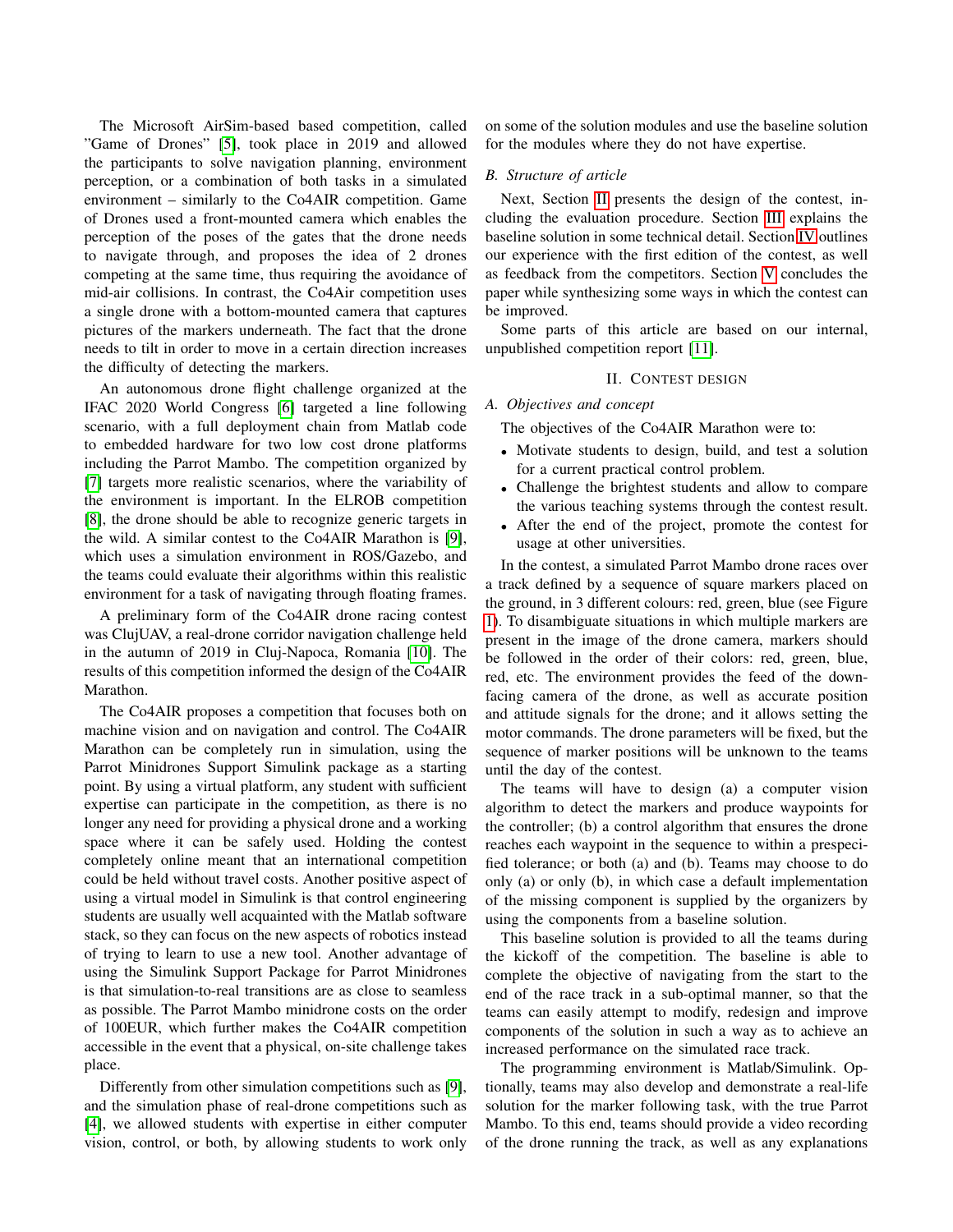required. The simulation task should be replicated as closely as possible.

To prevent altering the parameters of the simulation, teams are only allowed to change specific blocks in the Simulink scheme, and at the end these blocks are integrated into the "clean" template. Therefore, changes to the expected inputs and outputs of these blocks or other modifications made to the rest of the project are not carried over. Instructions on these blocks, together with details on the competition and installation steps to get the baseline solution running, are provided to the teams in a guide document; the guide of the first edition is available at [http://busoniu.net/files/co4](http://busoniu.net/files/co4airmarathonguide.pdf) [airmarathonguide.pdf.](http://busoniu.net/files/co4airmarathonguide.pdf) As an appendix to this guide, the default control strategy for the drone is explained from a mathematical point of view.



<span id="page-2-0"></span>Fig. 1. Competition simulator showcasing the default race track and baseline solution, using the Parrot Minidrones Simulink Support Package.

The solutions would be put on trial on two different race tracks, one that is more linear, favoring solutions that can reach the end marker faster, and one that is more difficult to navigate, involving sharper turns, thus putting an emphasis on the stability and robustness of the solution. The race track is generated in a pseudo-random manner, using an algorithm that places consecutive points towards one direction of the simulated world. The next point in the race track is placed at a randomized distance, at a random angle from the current last marker placed. The randomized distance and angle are constrained to a given range. The distance and angle range were chosen in such a way that the drone would be able to see the next point while hovering. In order to generate the fast track, a smaller angle range was used, while the agility track was made by allowing wider angle variances in consecutive markers, which led to a track with very sharp turns.

## *B. Team composition and deadlines*

Teams of 2 or 3 students (PhD, MSc, or BSc) are accepted. All students in a team should preferably come from the same institution, but student levels can mix. Due to the nature of the task, which mixes control and computer vision, teams with expertise in either systems and control, computer science, or a mix of both, are possible. Registration is done at least 5 weeks in advance of the competition using a registration form that includes team composition, institution, a team name and which among tasks (a), (b), or both the team aims to solve. A draft solution is to be sent 2 weeks in advance of the contest date, which is tested by the organizers for any integration issues, and feedback on correcting these issues is sent to the students. Then, the final solution is due one week in advance.

## *C. Evaluation*

A jury formed by team supervisors and/or external experts evaluates the solutions on the competition day. Each team presents their technical approach in a limited time slot, answers any questions from the jury, and then their solution is demonstrated. It is the organizers who run the simulations, with the method submitted by each team integrated in the clean template. The final score and ranking of the teams in the competition is determined by the following formula:

$$
P + (1 - \frac{T}{T_{max}}) + (1 - \frac{M}{M_{tot}}) + B + R \tag{1}
$$

where each variable means the following:

- 1)  $P$  is a score awarded by the judges for the technical approach used by the team and how they presented it before the competition. This activity is included in the competition schedule in order to provide the teams with a way to get to know each other, understand the approach of other teams and learn from their experience.
- 2)  $T$  is the time it took to reach the end of the race track and  $T_{max}$  is the maximum admitted value of T. This hard limit is imposed to allow the race trial to be interrupted in case it takes too long to complete. In the case that the drone crashes, then T is also set to  $T_{max}$ .
- 3) M is the number of colored markers that were missed during the trial. The drone needs to fly over the markers within a specified tolerance radius for the marker or be counted as touched.  $M_{tot}$  is the total of markers on the race track.
- 4) B represents bonus points given to the teams that attempted to modify both the computer vision component and the control component
- 5) R represents bonus points for teams that also attempted to implement and use their algorithm on real drones.

The values of  $P$ ,  $R$ , and  $B$  were specified only on the day when the competition was held, so as to avoid a situation where the teams could over-fit solutions to a particular scoring function and race track. After discussions with the jury, organized prior to the competition, we arrived at the following parameters in the score function:  $P = 0.5$ ,  $B = 0.5$ ,  $R = 0.25$ . The rationale for P and B is that these components should be half of the real-race time and marker components, so that the actual race performance counts more. R was selected smaller because not all the teams had access to – or the financial possibility to acquire – the real drone.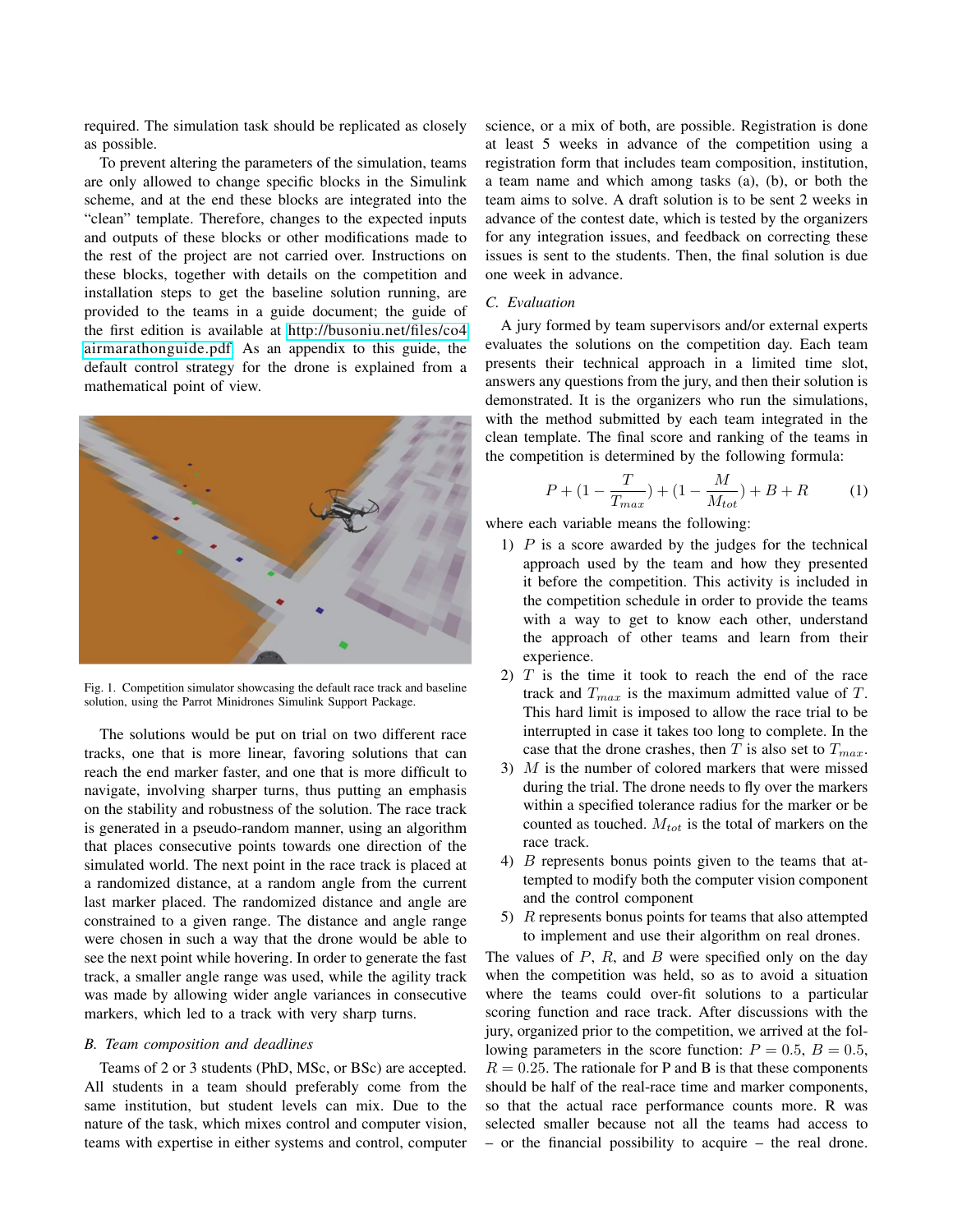Presentations and actual races were interspersed to maintain audience interest. To make the competition more exciting, it was also decided that the time score T and marker score M would be averaged between two race tracks: one where the markers are nearly along a line, which favors speed, and another where there the track given by the marker sequence often switches direction at various large angles, which favors maneuverability.

### III. BASELINE SOLUTION

## <span id="page-3-0"></span>*A. Drone model*

The Parrot Mambo drone was used for the Co4Air competition, a small, light quadrotor that is easy to interface with Simulink: Matlab provides official packages that support data transfer between a computer and the drone, and the ability to program and upload Simulink-based solutions to the physical drone. The drone is shown in Figure [2.](#page-3-1)



<span id="page-3-1"></span>Fig. 2. Mambo parrot drone

In the Simulink environment, the drone model is simulated using two components: a component that solves the rotor dynamics and the effects of the environment on the movement of the drone, and a component that simulates the pose and movement of the quadrotor using a Simulink block that models the 6DOF equations of motion of a fixed mass body. The forces and torques computed by the dynamic component are passed to the 6DOF block which computes the next pose and velocity of the drone. Figure [3](#page-3-2) shows the feedback loop that simulates this behavior.



<span id="page-3-2"></span>Fig. 3. Schematic of the simulated drone model, as defined in the Simulink Support Package for Parrot Minidrones

The relevant physical parameters of the Mambo Parrot drone are given in Table [I.](#page-3-3)

TABLE I PHYSICAL DRONE PARAMETERS

<span id="page-3-3"></span>

| Variable            | Symbol                        | Value                  |
|---------------------|-------------------------------|------------------------|
| <b>Mass</b>         | m                             | $0.063$ [kg]           |
| Moment of Inertia X | 1r                            | $5.828 \times 10^{-5}$ |
| Moment of Inertia Y | $\mathbf{u}_u$                | $7.169*10^{-5}$        |
| Moment of Inertia Z | $\mathsf{L}_{\boldsymbol{z}}$ | $1*10^{-4}$            |

#### *B. Simulation framework*

The framework was built using the demos provided in the Matlab Parrot drone support package. The following list contains the main components of interest:

- **Sensors**
- flightControlSystem
- Nonlinear Airframe
- Environment
- Visualization

The Sensors component reads the drone model state and the environments, then simulates the sensor signals. The flightControlSystem contains the Simulink blocks that solve the image processing task, the planning task, and the pose control task. The Airframe component contains the nonlinear model of the quadrotor (see again Figure [3\)](#page-3-2), and the Environment stores the constants used to define the simulated environment. The aspects of the environment that are modeled are the gravity field, the magnetic field, and the atmosphere. Finally, the *Visualization* block displays the drone and the environment as the drone navigates in the simulation. The top-level feedback loop schematic is presented in Figure [4.](#page-4-0)

If the participant wishes to implement the controller designed in the simulation on the real drone, then he should upload the flightControlSystem into the drone on board memory with minimal interface changes. This functionality is supported by the Matlab drone support package.

Both the drone model and the overall framework already exist in the Parrot support package. Next, we present the baseline solution that we developed for the Co4AIR competition.

## *C. Initial solution outline*

The baseline solution provided to the teams consists of two main components: an algorithm that handles the perception of the markers and the path planning, and an algorithm that controls the movement of the drone [\[12\]](#page-7-11). The structure of the system is shown in Figure [5.](#page-4-1)

The first mentioned component is made of two subsystems, one for the detection and placement of the markers in the world coordinate reference frame, and one for the generation of a reference signal for the flight-control component.

The machine vision algorithm uses the data from a camera mounted under the drone. Areas where the known colours of the markers are detected in the image through the use of a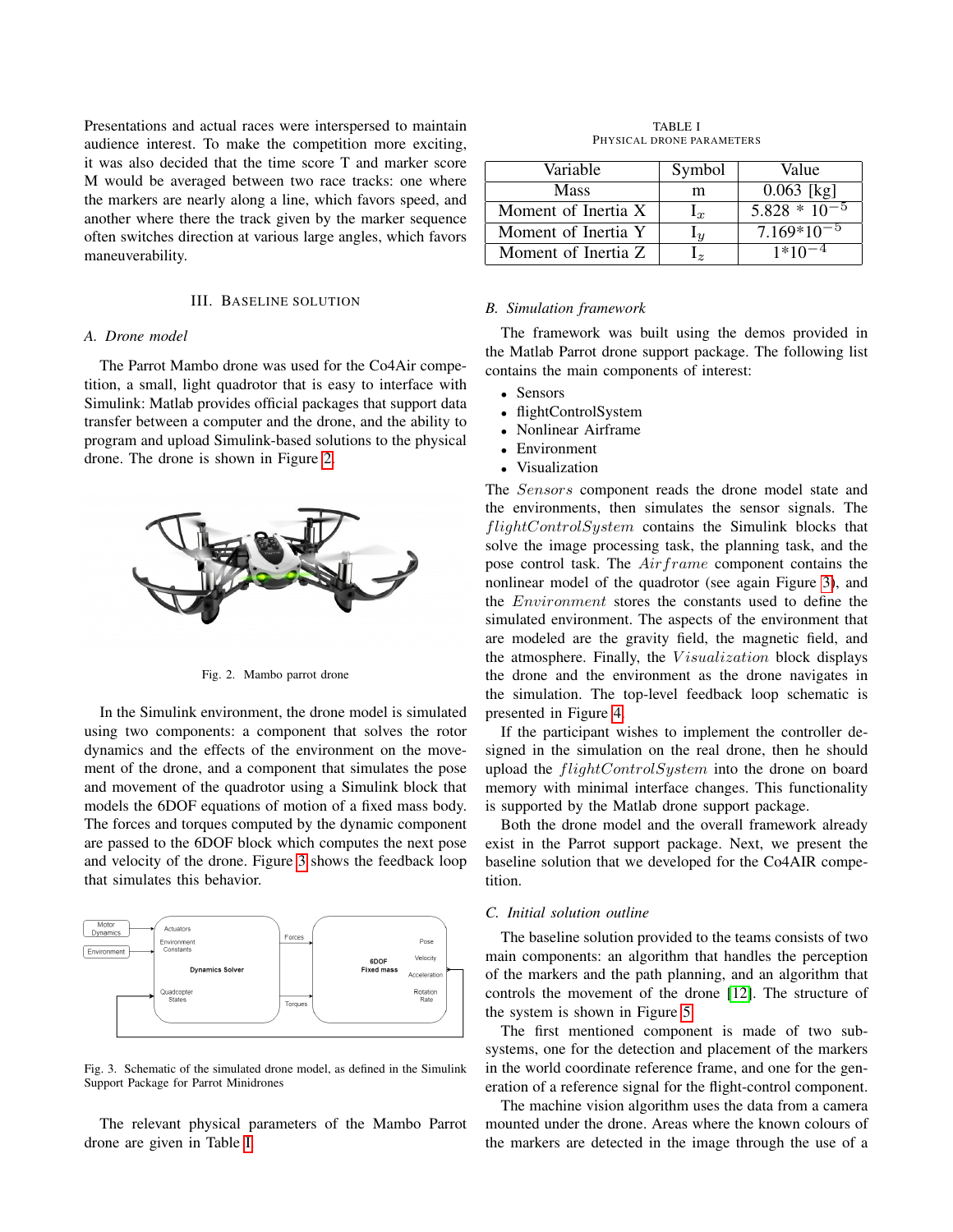

<span id="page-4-0"></span>Fig. 4. Schematic of the simulation framework, as defined in the Simulink Support Package for Parrot Minidrones



<span id="page-4-1"></span>Fig. 5. Structure of the baseline solution

thresholding algorithm with thresholds known a priori due to the constant colors of the simulated markers.

Then, using a projective transformation, the markers are placed on the ground in the world reference frame, see also Figure [6.](#page-4-2) First, the axis  $d_w$  passing through the center of the camera  $C_w$ , on which the centroid of the marker in the image is found, is determined:

<span id="page-4-3"></span>
$$
d_w = R^{-1} \cdot K^{-1} \begin{bmatrix} x \\ y \\ 1 \end{bmatrix} = \begin{bmatrix} X_c/Z_c \\ Y_c/Z_c \\ 1 \end{bmatrix}
$$
 (2)

where:

 $X_c, Y_c, Z_c$  position of the marker center in the camera reference frame

$$
x, y
$$
 coordinates of marker centroid in image

K intrinsic camera matrix

R Rotation matrix between camera and world coordinate frames



<span id="page-4-2"></span>Fig. 6. Marker positioning.

After this, the world coordinates of the marker center  $P_w$ can be computed using [\(2\)](#page-4-3) and:

$$
P_w = C_w + s \cdot d_w \tag{3}
$$

knowing that the marker is situated in the ground plane  $\begin{bmatrix} 0 & 0 & 1 \end{bmatrix}$  ·  $P_w$  = 0. The whole procedure is applied assuming that the exact position of the drone is known, which is the case in the simulated environment.

The trajectory planning is done in a point-to-point manner by applying a first-order filter on the coordinates of the target marker, which means that the control algorithm receives a position to reach, spends most of the control effort to reach the said point, and moves to the next one when a threshold distance to the current target is reached. Equation [\(4\)](#page-5-1) shows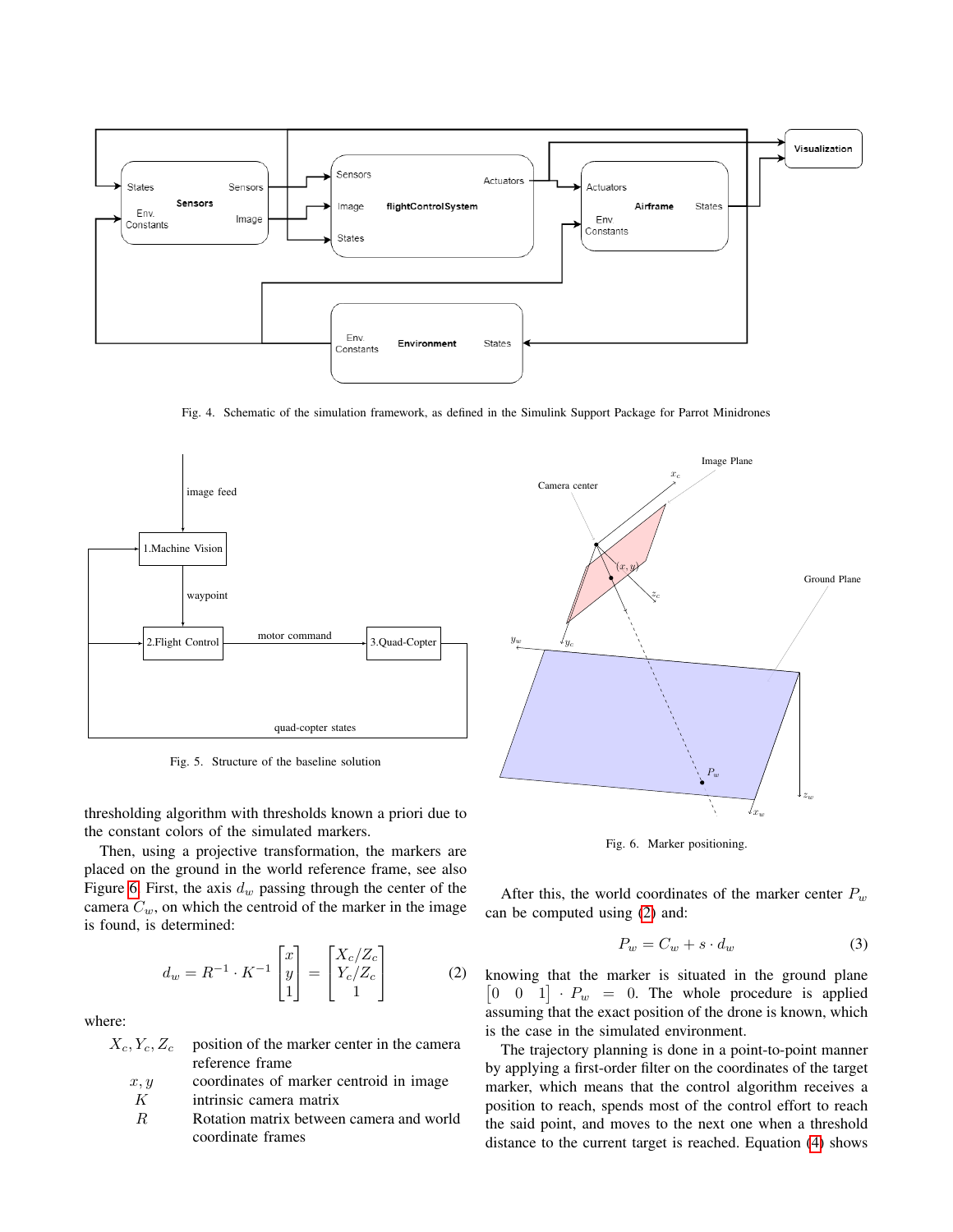how the reference trajectory  $r$  is computed using the target coordinates t and the configuration parameter of the filter  $\alpha$ .

<span id="page-5-1"></span>
$$
r(k) = \alpha \cdot t(k) + (1 - \alpha) \cdot r(k - 1) \tag{4}
$$

The second component, which handles the navigation of the drone, consists of a cascaded feedback loop where a PI controller is used for the control of the 3D position of the drone, which in turn generates a reference for the inner loop PD controller that controls the attitude of the drone. Note that the controller for the height of the drone runs decoupled from the attitude controller.

The initial solution provided was not sophisticated or well tuned, yet it was stable and managed to complete the initial demo race track, see Figure [7](#page-5-2) which shows the realised trajectory.

Since the competition would be held online, the recommendation for the teams was to focus on path planning and control, as in the simulation environment the default machine vision solution sufficed, as there would be no usual artifacts that affect machine perception of visual data that appear in the physical application (such as different lighting conditions, foreign objects that obstruct markers and so on).



<span id="page-5-2"></span>Fig. 7. Baseline solution trajectory, projected on the ground.

#### IV. FIRST CONTEST EDITION

#### <span id="page-5-0"></span>*A. Teams and rankings*

For the first edition, we had five teams from four universities in four different countries. The teams, together with their composition and final ranking in the contest, are shown in Table [II.](#page-5-3)

None of the teams fully implemented both the computer vision or control tasks, but nearly all of them worked on the path planning part. The jury decided to award all the teams that did this part 30% of the bonus points for B. On the more difficult mobility track one unforeseen circumstance arose: some solutions landed prematurely, ending the circuit run in

TABLE II PARTICIPANT TEAMS AND TEAM COMPOSITION

<span id="page-5-3"></span>

| Rank           | Team               | Institution                              | Study Level |
|----------------|--------------------|------------------------------------------|-------------|
| 1              | <b>QuadcopTeam</b> |                                          | MSc         |
|                |                    | Universite Polytechnique Hauts de France | MSc         |
|                |                    |                                          | MSc         |
| $\overline{c}$ |                    |                                          | PhD         |
|                | AirwolfRTS         | University of Maribor                    | PhD         |
|                |                    |                                          | MSc         |
| 3              | libellule          |                                          | PhD         |
|                |                    | Universite Polytechnique Hauts de France | <b>BSc</b>  |
|                |                    |                                          | <b>BSc</b>  |
| $\overline{4}$ | Millenial Mambo    |                                          | <b>MSc</b>  |
|                |                    | Technical University of Cluj-Napoca      | <b>BSc</b>  |
|                |                    |                                          |             |
| 5              | $5C++$             |                                          | <b>MSc</b>  |
|                |                    | University of Wuerzburg                  | MSc         |
|                |                    |                                          | MSc         |

a fast time, but missing most of the markers in the race track. To prevent favoring such failed trials in the evaluation due to their short time, the jury decided in on-the-spot discussions that for any solution that misses more than half the markers, the maximal time will be assigned.

The first and second place received prizes in the form of hardware components related to the subject of drone control.

#### *B. Example solution from one the teams*

The team Millenial Mambo provided both a planning component and a new implementation for the control component.

*1) Path planning component:* The desired path for the navigation of the drone was generated as a spline trajectory that passes through the known markers. Upon finding a new marker on the ground, the spline is regenerated taking into account this new point to be included in the future path. The setting for the flight height was changed to the maximum that the simulated camera allowed, so that as many points as possible could be seen in order to generate a spline trajectory with as much information as possible. Figure [8](#page-6-1) shows an example spline trajectory that was generated during run-time with partial future marker information.

The reference scheduler used a carrot-on-a-stick approach, which means that the reference point passed to the navigation component is always ahead of the drone on the desired path. The distance at which the future reference would be placed was a function of the absolute value of the derivative of trajectory ahead. This was implemented so the next reference would be farther from the drone when the area ahead had no sharp turns, thus promoting speed, while areas where turns had to be made would make the scheduler provide a closer point ahead, which would slow the drone down to allow it to make sharper turns.

*2) Navigation control component:* For position control an LQ tracking controller was designed and tuned in an aggressive manner. This solution promoted speed on the track, as it was noticed during early trials that with the default controller significant time was lost while waiting for the drone to stabilize over markers. The main idea was to try to preserve momentum while searching for the next point to reach. The drone was modelled as a MIMO system with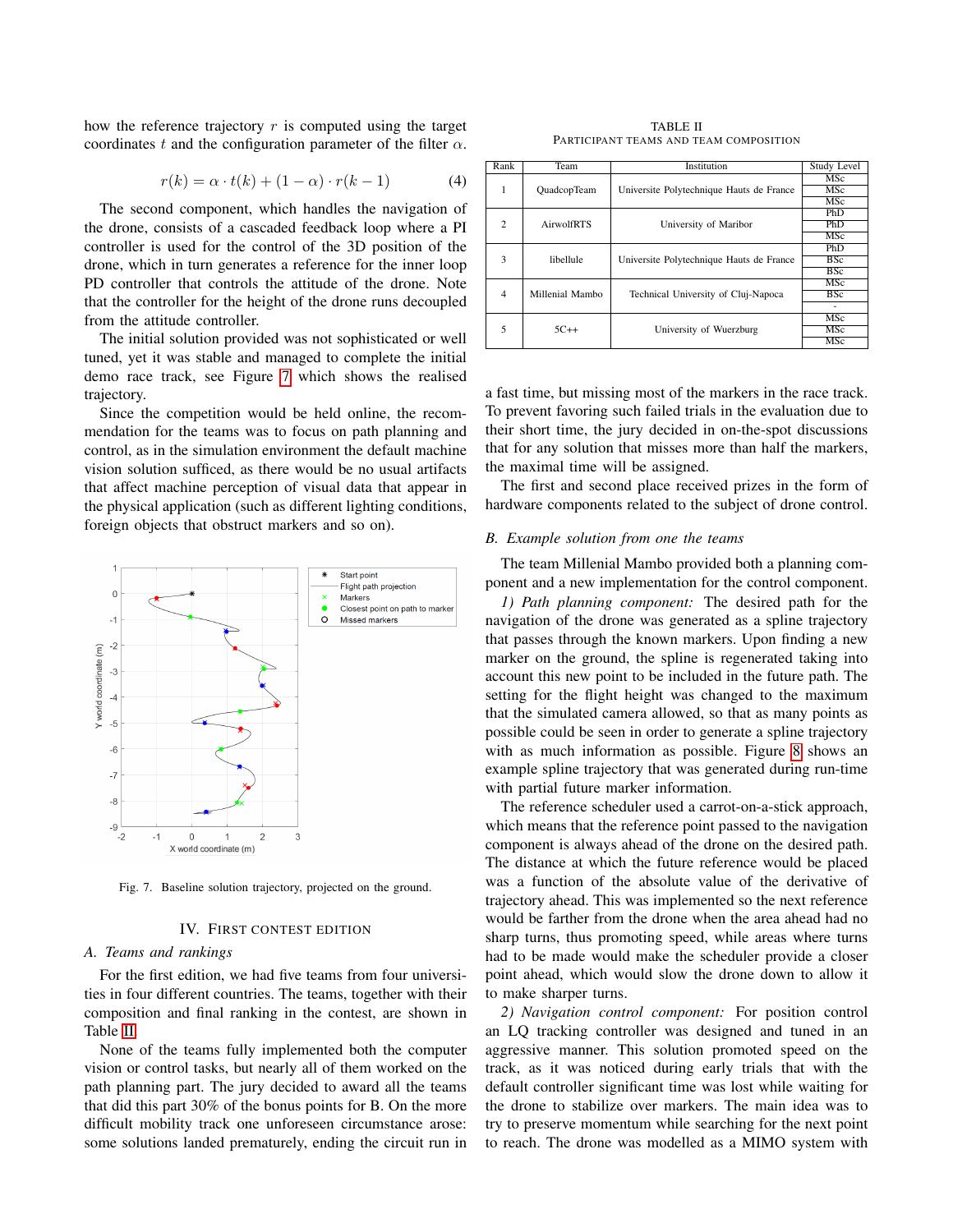

<span id="page-6-1"></span>Fig. 8. Example trajectory generated with the spline method. The drone moves from right to left, is currently at the red point, and sees two markers in advance.

12 states: 3 XYZ position states, 3 linear velocities, 3 angles for the pitch, roll and yaw, and 3 angular velocities. As the system has 4 inputs (the rotation of 4 independent motors), 4 states were chosen for tracking. The states chosen were the XYZ coordinates and the yaw angle. The rest of the states will tend to be 0 during tracking, which helps implement hover stability.

The tuning of the LQ controller is done via two matrices:  $Q$  for the state errors weights, and  $R$  for the control signal weights. For Q, the weights were chosen in the following decreasing order (which can be interpreted as the decreasing order of importance of state tracking):

- Z position: for increased stability at the desired height
- X and Y position: to emphasize the fast navigation requirement
- yaw, pitch, roll
- derivatives of position and angles

The  $R$  matrix was tuned to allow the drone to maintain the desired height, and to rotate at a rate that enables it to navigate quickly and stably to the desired reference.

*3) Performance of the solution:* While this solution worked well on the speed track, achieving the fastest race time on it while narrowly missing some markers, it did not perform well on the mobility track. One possible improvement that could have been made consists of a way to compensate the extra distance needed to "touch" the markers in the turns, as the high velocity approach made the drone miss some of the markers by not turning in a large enough motion.

## *C. Feedback from the contestants*

In order to better organize future editions of the Co4Air drone marathon contest, the participants were given a feedback form where they were asked to rate their overall satisfaction with the competition, and to express their opinion

about aspects of the competition that they enjoyed or that they found lacking. We organized a survey with all contestants, where we attempted to gauge:

- Their experience with the contest, overall and specifically on the online format.
- How useful the contest was for them and whether they wish to see such events integrated in their curriculum.
- Their opinion on the scoring rules.
- What should be improved in general, for the online experience, etc.
- In what way should each participant's institution support them.
- How students prefer their contest performance to be recognized.

A total of 9 feedback forms were collected. The overall feedback was positive, as the general satisfaction of the contestants was either rated as good (6) or very good (3).

When asked if they would like if their studies would regularly include contests designed in a similar manner to the Co4AIR Marathon – Drone Racing Competition, and all the contestants agreed with the statement, with 8 votes selecting the strong agreement option.

When asked if the work effort invested by the contestants in the competition helped them in their studies, research or job, 8 of the 9 contestants agreed.

Perhaps surprisingly, just a basic ranking of their team was the top-voted option for performance recognition. Apparently, actual prizes in cash or hardware are not that important for the students. This means that in the future editions of the contest the sponsorship should be used towards a better organization of the event itself, rather than prizes.

## V. CONCLUSIONS AND FUTURE IMPROVEMENTS

<span id="page-6-0"></span>The feedback forms contained many possible improvements, including the following highlights:

- An introduction event where the competition, procedure, baseline solution, etc. are presented and the teams get to know each other. This can be included right after the registration stage.
- A specific way of integrating the contest in the curriculum, via a special lecture dedicated to it and ECTS scores. This is highly recommended for institutions that plan to send participants to future editions.
- The students were surprised by the very challenging "maneuverability" track and suggested that we should include more example tracks with the baseline solution.
- A "live score" table where people can see their performance on the fly.
- Students suggested knowing the scoring weights in advance. Due to the reasons explained before, we prefer to not do this, but a middle ground can be to explain which parts of the solution will be more important without giving exact numbers.

The overarching line of the feedback above is that students find our contest useful, and would absolutely like to see such